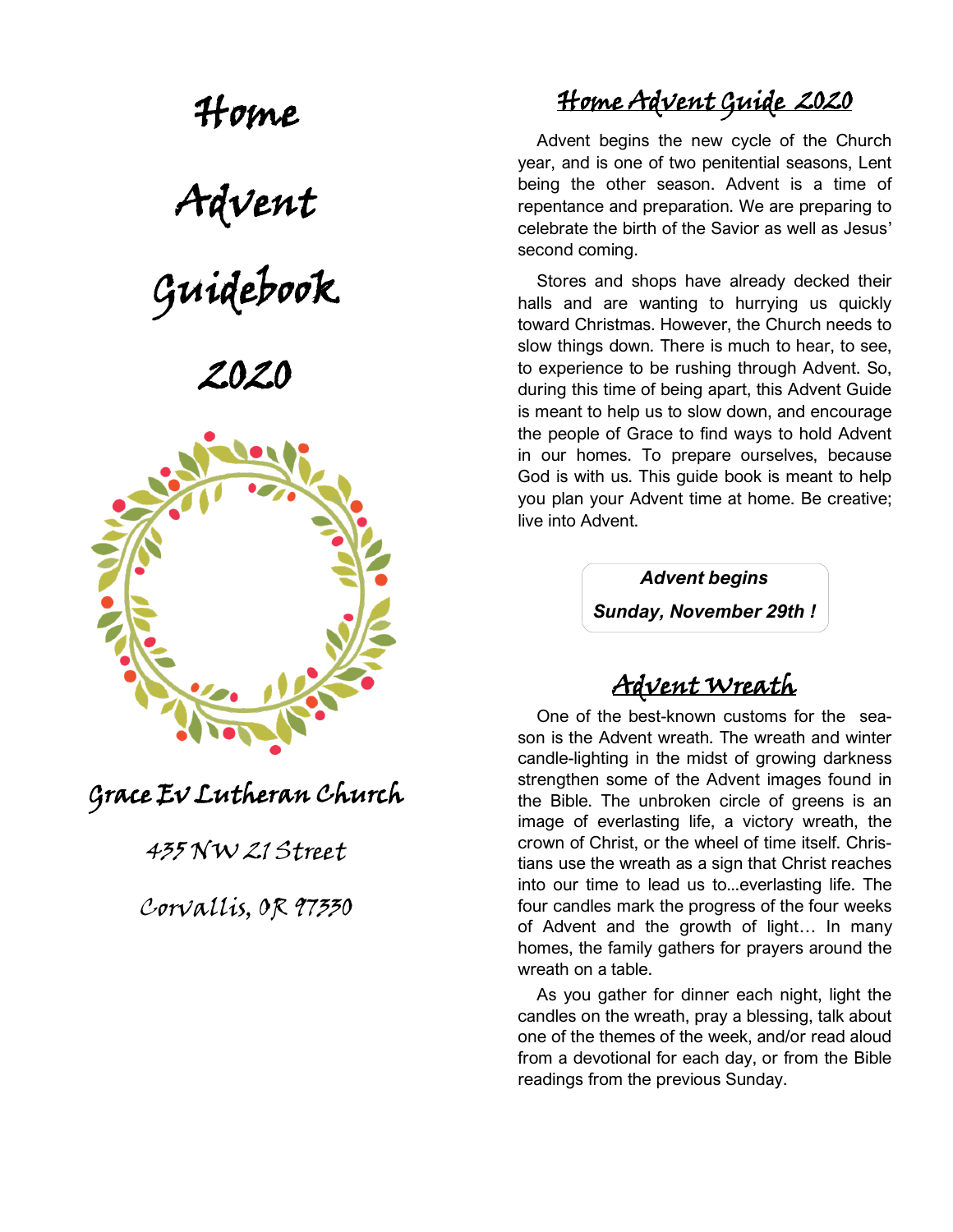#### *First Week of Advent Sun, Nov 29* (Themes: Prophets/Hope)

Use this blessing when lighting the first candle.

We praise you, O God, for this evergreen crown that marks our days of preparation for Christ's advent. As we light the first candle on this wreath, rouse us from sleep, that we may be ready to greet our Lord when he comes with all the saints and angels. Enlighten us with your grace, and prepare our hearts to welcome him with joy. Grant this through Christ our Lord, whose coming is certain and whose day draws near. Amen

#### *Second Week of Advent Sun, Dec 6* (Themes: Bethlehem/Faith

Use this blessing when lighting the first two candles.

 We praise you, O God, for this circle of light that marks our days of preparation for Christ's advent. As we light the candles on this wreath, kindle within us the fire of your Spirit, that we may be light shining in the darkness. Enlighten us with your grace, that we may welcome others as you have welcomed us. Grant this through Christ our Lord, whose coming is certain and whose day draws near. Amen

#### *Third Week of Advent Sun, Dec 13*

(Themes: Shepherds/Joy)

Use this blessing when lighting three candles.

We praise you, O God, for this victory wreath that marks our days of preparation for Christ's advent. As we light the candles on this wreath, strengthen our hearts as we await the Lord's coming in glory. Enlighten us with your grace, that we may serve our neighbors in need. Grant this through Christ our Lord, whose coming is certain and whose day draws near. Amen



*Fourth Week of Advent Sun, Dec 20* (Themes: Angels/Peace)

Use this blessing when lighting all four candles.

 We praise you, O God, for this wheel of time that marks our days of preparation for Christ's advent. As we light the candles on this wreath, open our eyes to see your presence in the lowly ones of this earth. Enlighten us with your grace, that we may sing of your advent among us in the Word made flesh. Grant this through Christ our Lord, whose coming is certain and whose day draws near.

#### *Amen*

From SundaysandSeasonscom Copyright © 2020 Augsburg Fortress. All rights reserved.

#### *Christmas Eve Thurs, Dec 24*

(Themes: God-with-us/love)

 Place a fifth candle (pillar-size) in the center of the wreath. Light this candle at the same time as during Christmas Eve worship. It is called the Christ Candle. You can keep lighting it each night until January 6th, Epiphany, or even until Shrove Tuesday.

### Christmas Tree

 Christmas trees, whether real or artificial, bring joy and excitement to our homes. Consider praying this blessing when you have set up your tree, before or after decorating it.

 God our Creator, we praise you for this Christmas tree. It is a sign of your everlasting, evergreen presence. It is a sign of the reign of heaven, sheltering the creatures of the earth under its open arms. It is a sign of the cross, shining with the light of your grace and mercy. Amen

or

 God our creator, we praise you for this Christmas tree, gift of the earth and sign of your evergreen presence. As we illumine this tree, let your blessing come upon us. Send us your Son, the tender branch of Jesse, who brings us light and life. May we who stand in its light eagerly welcome the true Light that never fades. All glory be yours now and forever. Amen

From sundaysandseasons.com. Copyright © 2020 Augsburg Fortress. All rights reserved.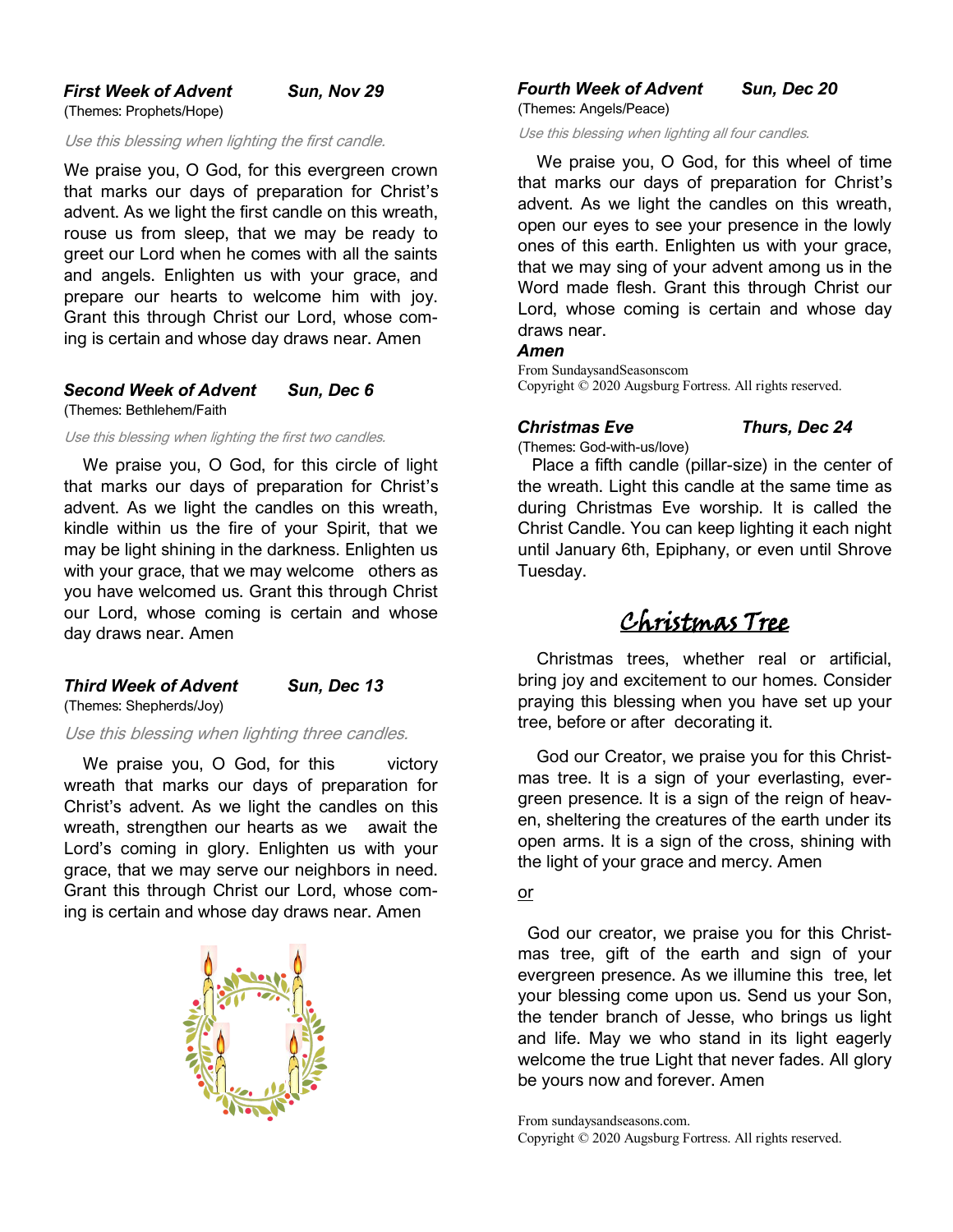# Nativity Creche

 Consider setting up your Creche-scene during Advent, in 4-5 parts. Begin with the stable and an animal or two. Each week add a few more figures. The last figures to be set out before Christmas Eve would be Mary and Joseph, adding Baby Jesus on Christmas Eve.

 You could also, if you have enough pieces, use it as an Advent calendar, putting out one figure a day. Maybe place the Magi farther away, moving closer during the last few days, or wait for their arrival on Epiphany, January 6.

Here are some prayers you can use:

 O God, bless us who gather around this stable. As we celebrate Christ's birth into the world, may we receive the Christ child into our hearts with gratitude and song. Amen

Or

 Bless us, O God, as we remember a humble birth. With each angel and shepherd we place here before you, show us the wonder found in a stable. In song and prayer, silence and awe, we adore your gift of love, Christ Jesus our Savior. Amen

From sundaysandseasons.com. Copyright © 2020 Augsburg Fortress. All rights reserved.

# Creative Ideas for Advent

 With the winter weather keeping most of us indoors, it is time to connect with our creativity and customize Advent and Christmas.

#### *Chrismons*

Consider making some new ornaments to add to your tree. Some churches use Chrismons, white and gold ornaments that point to Jesus, using monograms and symbols. You can find patterns online to help you with this project. You could even make some to tuck into Christmas cards you send to family and friends. Include an explanation of the Chrismon you send.

http://www.chrismon.org/chrismons-ministry.html

#### *Paper Wreaths and Candles*

Make your own wreath out of construction paper or card stock. Use battery-operated candles or make non-burning candles, adding a "flame" each Sunday, for the week. Lots of ideas online! Or make one for someone you love, and send to them.

#### *Around the World Decorations*

Search online for ornaments from places you have never been, and make some of them. Hang them in your home or give them away.

#### *Illustrated Advent Devotions*

Our Director of Discipling Ministries, Donna King, is sending out a special Advent devotional, that is very creative. Be looking for that one!

#### *Other ideas*

Send a box of homemade Christmas Cookies to surprise someone you know who lives alone. Let them know they are loved.

> $\sim$   $\sim$   $\sim$ Use or Make Advent Calendars ~ ~ ~

String popcorn to hang on an outdoor tree for the birds & squirrels. Flash mob decorate someone's outdoor tree for fun!

### Commemorations & Prayers

#### St Nicholas-Dec 6

 God of joy and cheer, we thank you for your servant, the good Bishop Nicholas. In loving the poor, he showed us your kindness; in caring for your children, he revealed your love. Make us thoughtful without need of reward so that we, too, may be good followers of Jesus. Amen

From All Through the Day, All Through the Year: Family Prayers and Celebrations, by David B. Batchelder, Illustrated by Barbara Knutson, copyright © 2000 Augsburg Fortress.

#### 8 Days of Hannukkah begins — Dec 10

 God of all people, as our Jewish siblings kindle the lights of Hanukkah, remembering your saving presence long ago, may your blessing be upon them.

#### Sancta Lucia — Dec 13

 Gracious God, you call us to see the need around us. Like Lucia, give us a vision of your kingdom here on earth. May we be the light of Christ that shines in the deepest nights, to offer hope and your grace. In the name of the One